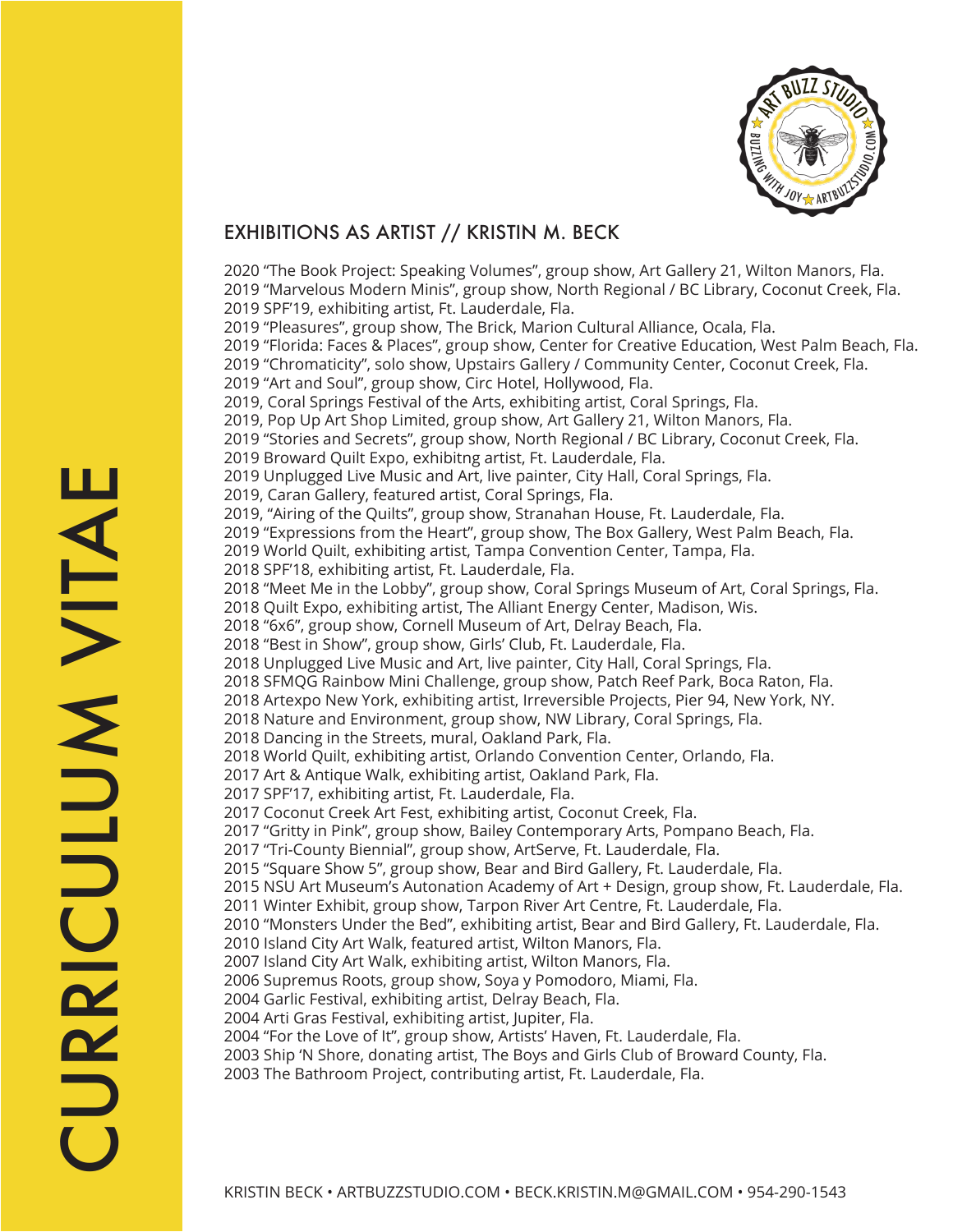

## EXHIBITIONS AS ARTIST // CONTINUED

2002 "Salon des Refuses", group show, Gallery 721, Ft. Lauderdale, Fla. 2002 "Super Summer Sizzler", group show, Shangri-La Studios, Ft. Lauderdale, Fla. 2002 The Davis Gallery, featured artist, Ft. Lauderdale, Fla. 2002 Two Street Coffee Garage, featured artist, Ft. Lauderdale, Fla. 2002 "Viva la Shangri-La", group show, Shangri-La Studios, Ft. Lauderdale, Fla. 2001 "Vespers", solo show, Ludlam Fellowship Hall, Miami, Fla. 2001 "Bound", group show, South Hall Gallery, Davie, Fla. 2000 "Serendipity", group show, North Hall Gallery, Davie, Fla. 2000 "Photo Artists", David Posnack Jewish Community Center, group show, Davie, Fla. 1998 "Last Blast", Frenchy Gallery, group show, New Orleans, La. 1998 "Nude Nite 3", group show, Demolition Gallery at W. Church St., Orlando, Fla. 1998 "Vicarious", solo show, Harold & Maude's Espresso Bar, Orlando, Fla. 1997 "Big Art Thing", group show, Icon, Orlando, Fla. 1997 "Curators as Artists", group show, Warehouse Gallery, Orlando, Fla. 1997 "3rd Rotary Club Chalk Painting Festival", City Hall, Orlando, Fla. 1997 "Nude Nite 2", group show, Artistry Marketplace, Orlando, Fla. 1996 "Art Extravaganza", group show, Blue Room, Orlando, Fla. 1995 "UCF/Shakespeare Festival", visual display artist, Orlando, Fla. 1995 "1st Rotary Club Chalk Painting Festival", chalk artist, City Hall, Orlando, Fla. 1994 "Orlando Through the Eyes of a Child", mural, Sam Flax, Orlando, Fla. 1994 "Jazz Cats", mural, Orlando Humane Society, Orlando, Fla.

KRISTIN BECK • ARTBUZZSTUDIO.COM • BECK.KRISTIN.M@GMAIL.COM • 954-290-1543

(RISTIN BECK • ARTBUZZSTUDIO.COM • BECK.KRISTIN.M@GMAIL.COM • 954-290-1543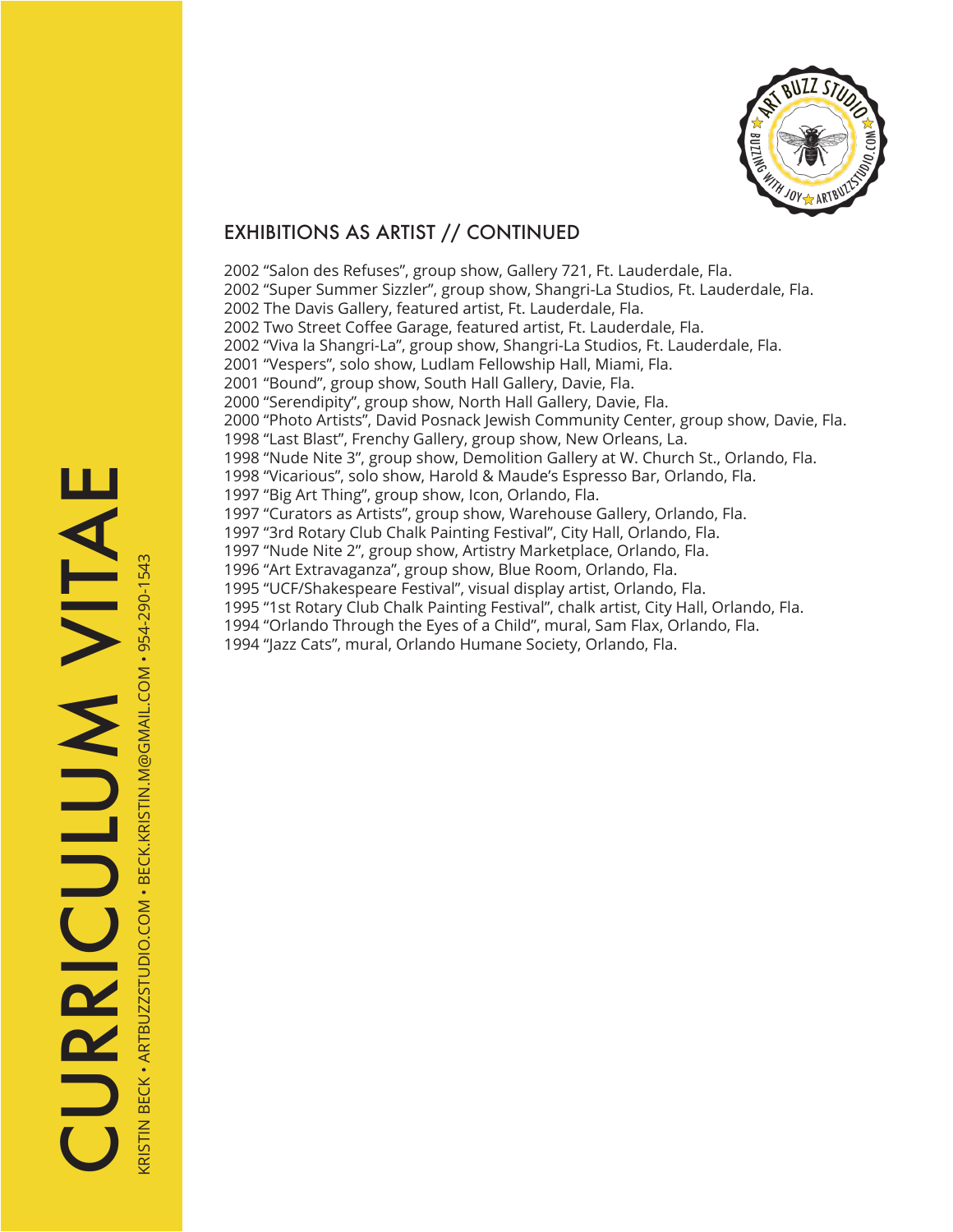

## EXHIBITIONS AS CURATOR / PROMOTER

2019 "Art & Community", group show, Upstairs Gallery, Coconut Creek, Fla. 2019 "Swirltastic Square Show", group show, Swirl Wine Bistro, Coconut Creek, Fla. 2019 "Stories and Secrets", group show, North Regional / BC Library, Coconut Creek, Fla. 1998 "Get On The Mic", weekly series of spoken word, Gallery 6 Eleven, Orlando, Fla. 1998 "Film Pulp", monthly series from Frameworks Alliance, Gallery 6 Eleven, Orlando, Fla. 1998 "Fresh Oil", Group Show, Gallery 6 Eleven, Orlando, Fla. 1998 Mercy Machine, acoustic performance, Barnes & Noble Café, Orlando, Fla. 1998 "Nude Nite 3", group show, Demolition Gallery at W. Church St., Orlando, Fla. 1998 Bing Futch, musical odyssey, Barnes & Noble Café, Orlando, Fla. 1998 Steve Burry, acoustic performance, Barnes & Noble Café, Orlando, Fla. 1998 "Soul Motion", weekly series of movement & meditation, Gallery 6 Eleven, Orlando, Fla. 1998 "2 Much Info", digital musical performance, Gallery 6 Eleven, Orlando, Fla. 1998 "Comedic Stylings of Jerry Moore", solo performance, Gallery 6 Eleven, Orlando, Fla. 1997 "Rawtoonifixation", group show, Gallery 6 Eleven, Orlando, Fla. 1997 "New Wheel Order", half-pipe demo, Summerpalooza, Festival Park, Orlando, Fla. 1997 "Contemporary Color", group show, Living Quarters Furniture, Orlando, Fla. 1997 "Subversive Images", Mike Lum – solo show, Vgroove, Orlando, Fla. 1997 "Paris Art Bazaar", group show, Antique Row, Orlando, Fla. 1997 "Paradoxia", spoken word, Lydia Lunch, Harold & Maude's, Orlando, Fla. "Blessings from the Bayou Ghoulah", Lydia Lunch - solo show, H & M 1997 "Illustrated Spoken Word", Lydia Lunch, Sapphire Supper Club, Orlando, Fla. 1997 "J is for Jager", Jager Van Arsdol - solo show/4th Birthday, Vgroove, Orlando, Fla. 1997 "Paris Flea Market", group show, Antique Row, Orlando, Fla. 1997 "Perpetual Fitz", group show, Sapphire Supper Club, Orlando, Fla. 1997 "When War Comes", Robin Van Arsdol – solo show, Vgroove, Orlando, Fla. 1997 "Evening on The Avenue III", Antique Row, Orlando, Fla. 1997 "Raw Musings", group show, Vgroove, Orlando, Fla. 1997 "Nude Nite 2", group show, Artistry Marketplace, Orlando, Fla. 1997 "Innerscapes", Edson Campos – solo show, Sapphire Supper Club, Orlando, Fla. 1996 "Evening on the Avenue II", Antique Row, Orlando, Fla. 1996 "It's a Three-Way", group show, Vgroove, Orlando, Fla. 1996 Gay Pride Month, contributing events, Barns & Noble, Orlando, Fla. 10 events, live remote broadcast of "Family Values" (LesBiGay Radio) 1996 "Open Mic Nite", Barnes & Noble, Orlando, Fla. 1996 "4/20", Kim Design – solo show, Specialty House, Orlando, Fla. 1996 "Nude Nite", group show, Specialty House, Orlando, Fla. 1994 "Orlando, Through the Eyes of a Child", mural, Sam Flax, Orlando, Fla.

1994 "Sam Flax Art Fair", group show, Sam Flax, Orlando, Fla.

KRISTIN BECK • ARTBUZZSTUDIO.COM • BECK.KRISTIN.M@GMAIL.COM • 954-290-1543

(RISTIN BECK • ARTBUZZSTUDIO.COM • BECK.KRISTIN.M@GMAIL.COM • 954-290-1543